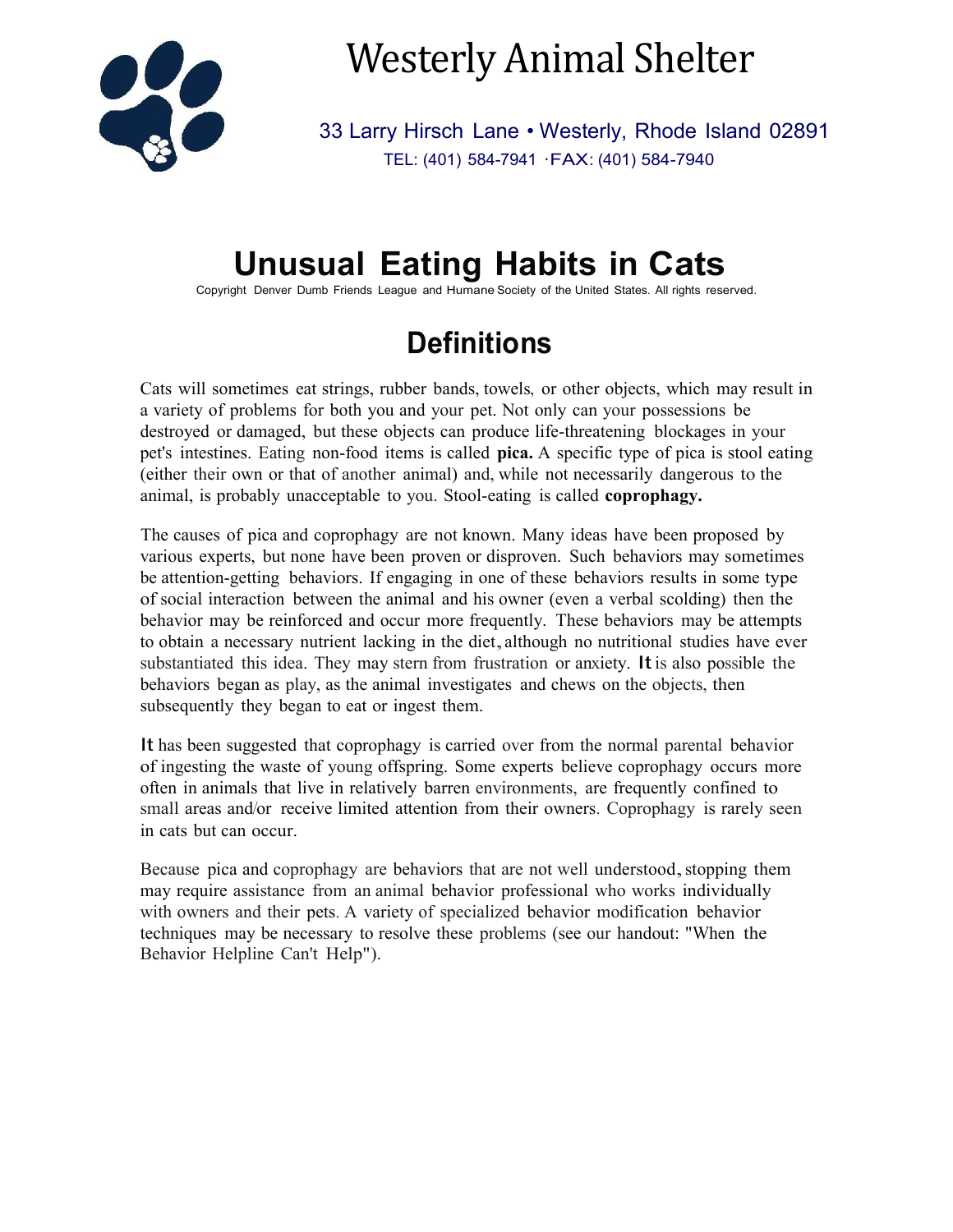## **Coprophagy**

Suggested Solutions:

- Because the cause of coprophagy isn't known, there are no techniques or solutions that are consistently successful. The following techniques may, or may not be effective in resolving the problem.
- Treat your eat's food with something that causes his stool to have an aversive taste. A commercial product called "4-BID" is available through your veterinarian, or the same results may be achieved by using the food additive, "MSG." Based on owner's reports, both of these products appear to work in the some cases, but not always. Before using either of these products, please check with your veterinarian.
- Treat your eat's stools directly with an aversive taste by sprinkling them with cayenne pepper or a commercial product, such as "Bitter Apple." For this method to be effective, every stool your cat has access to must be treated in order for him to learn that eating stools results in unpleasant consequences. Otherwise, he may discriminate by odor, smelling which stools have been treated and which have not.
- The simplest solution may be to clean your eat's litter box daily in order to minimize your eat's opportunity to eat his stools.

#### Health Risks:

In Rhode Island's climate, parasites are not as much of a problem as in other parts of the country. If your cat is parasite-free and is eating only his own stools, he can't be infected with parasites by doing so. However if you have an outdoor cat, who is eating the stools of another animal that has parasites, it may be possible, although still unlikely, for your cat to become infected. Some parasites, such as giardia, cause diarrhea, and most coprophagic cats ingest only formed stools. There is also a delayed period before the parasites in the stools can re-infect another animal.

Most parasites require intermediate hosts (they must pass through the body of another species, such as a flea) before they can re-infect another dog or cat. Thus, your cat is much more likely to become infected with parasites through fleas or by eating birds and rodents than by coprophagy. Most parasites are also species-specific, meaning that cats cannot be infected by eating dog stools. Health risks to humans from being licked in the face by a coprophagic animal are minimal. For more information, please contact your veterinarian.

### **Pica**

Pica can be a serious problem because items such as rubber bands, towels, and string can severely damage or block an animal's intestines. In some instances, the items must be surgically removed. Because pica can be potentially life-threatening, it's advisable to consult both your veterinarian and an animal behavior professional for help.